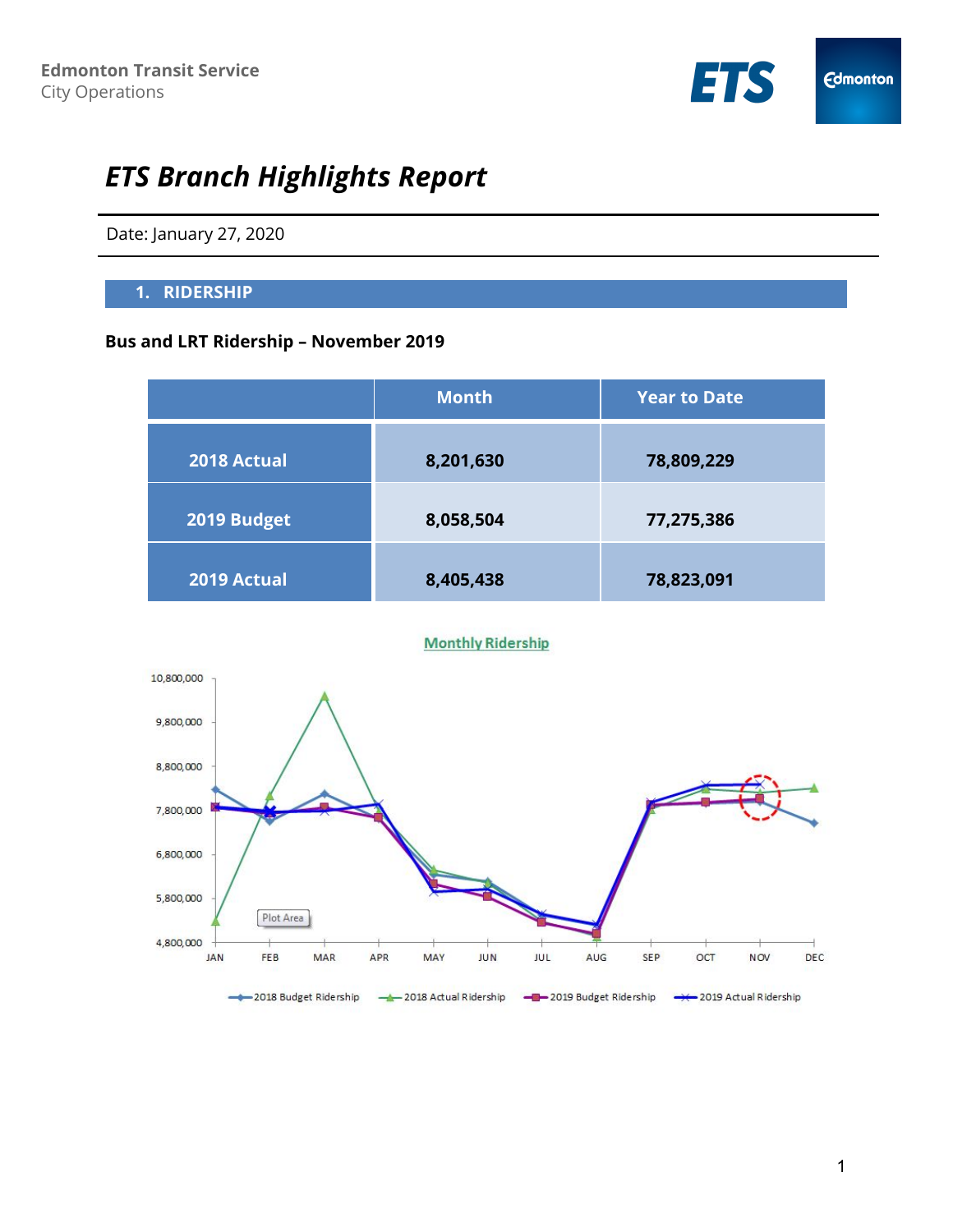### **2. ETS UPDATES**

#### **ETS Operations in the Uncommon Cold**

The bone-chilling cold in the middle of January brought some unique challenges to the operations teams of the City of Edmonton and ETS. The temperatures activated the City of Edmonton's extreme weather protocol, which among other things, opens up additional spaces for those seeking shelter. To help facilitate the transportation of people to and from shelters, ETS provides a dedicated shuttle bus, free of charge, between shelters and select Transit Centres.

#### **Track Repairs in -50 Degree Weather**

The cold temperatures also caused the LRT tracks to crack in two locations, and required ETS crews to work overnight for two nights in temperatures around -50C with the wind chill. The impacted tracks were closed while north and south bound trains alternated use of the other set of tracks.



The first cracked rail occurred on the South bound track in the 51 Avenue grade crossing. The rail was safe and stable to operate the LRT on but the signal system for the grade crossing, which travels through the rail, had become disconnected. When this occurs, the default position for the grade crossing is down, which is why ETS employees had to manually operate the crossing arms until the repair could be completed. If the signal system was not impacted there actually would have been no reason to conduct this repair until the spring.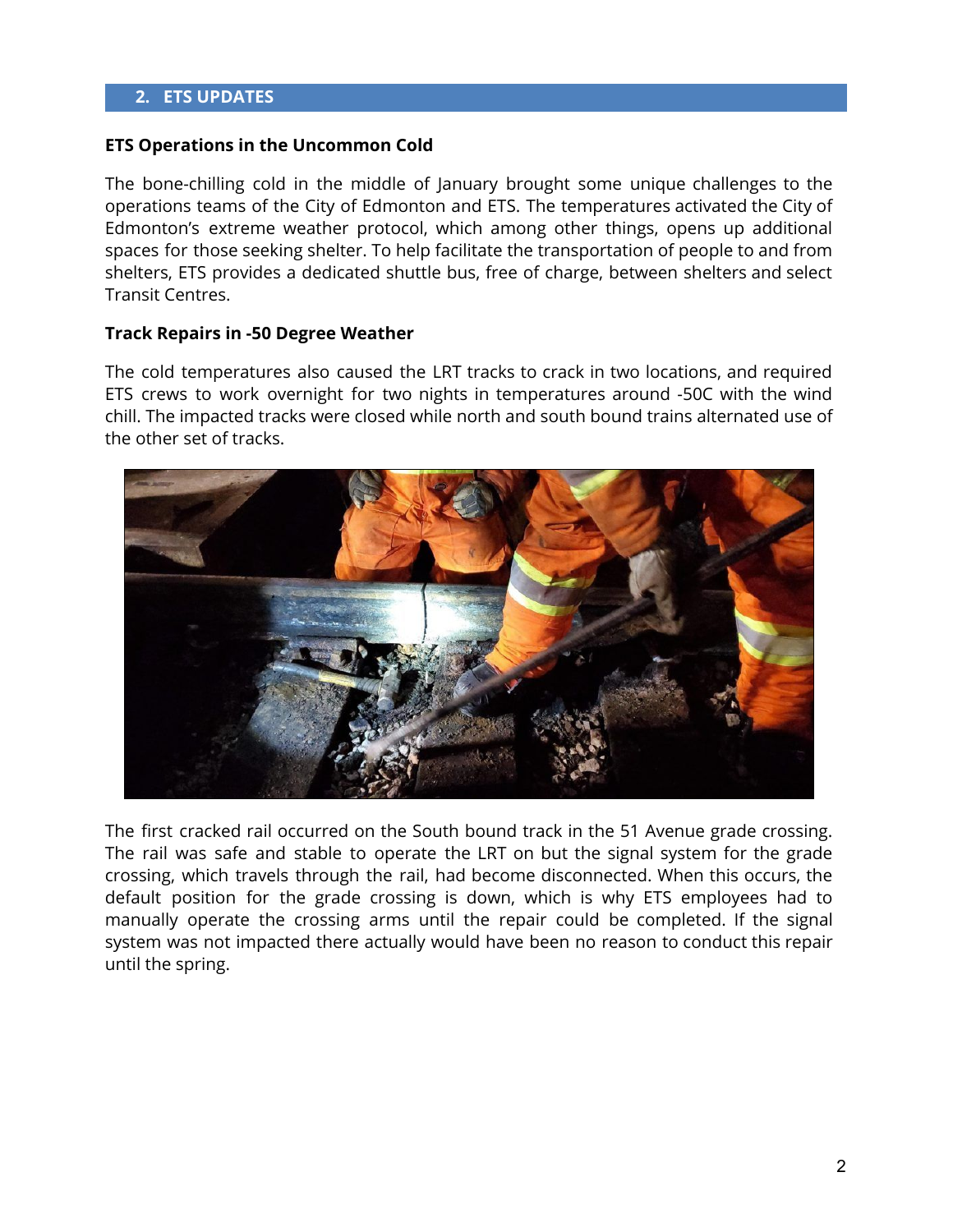

In addition to the cold, the most difficult part of the repair was the removal of the concrete road crossing panels which were frozen in place. Once the panels were removed, the cracked rail was bridged with "joint bars" which stabilized the rail and bridged the signalling system. This is a temporary repair and a permanent solution will be conducted in the spring. Needless to say, this was a truly unique experience for ETS staff.

## **DATS Service Review and Service Improvements**

In 2019, DATS undertook an extensive review of its service to identify improvements in the service to better meet the needs of DATS users. This month, Edmonton City Council's Executive Committee provided direction that DATS move towards the recommendations that were prioritized during the public engagement before moving towards a 20-minute pick-up window. The current pick-up window is 30 minutes. The rationale is that the 20-minute will be difficult to achieve without addressing more pressing challenges in the DATS system and that, once other improvements are completed, the 20-minute window will be easier to achieve. The improvements that will be prioritized are:

- Moving towards a drop-off booking system that provides bookings according to when users want to be dropped off as opposed to when users want to be picked up.
- Greater integration with conventional transit.
- Scheduling improvements to improve ease of online booking.

December was the busiest month on record for DATS usage, with the highest number of trips ever requested. During this busy time, DATS was able to maintain a 98% accomodation rate.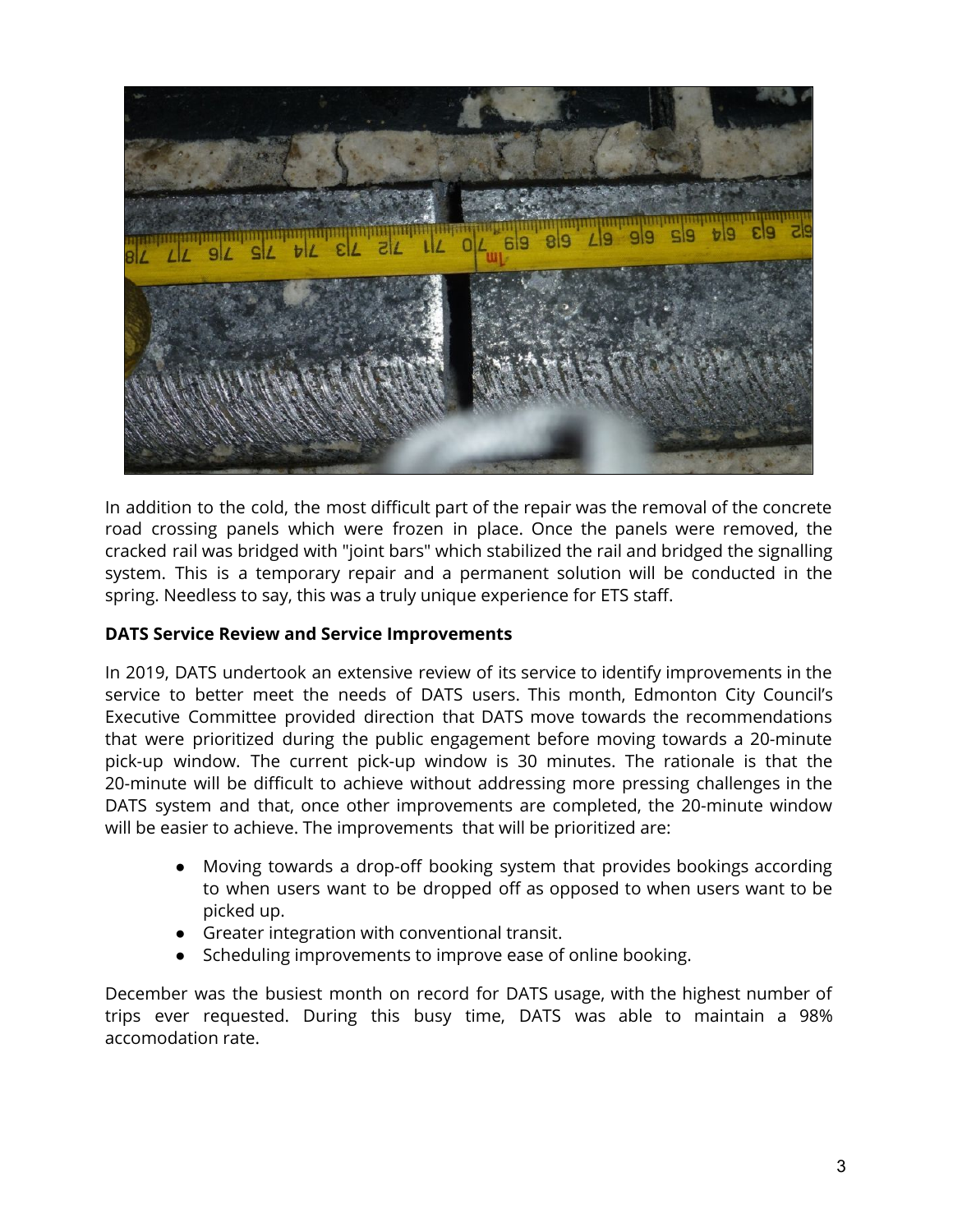## **Regional Transit Service Commission in the Edmonton Region**

On January 22, 2020, the thirteen members of the RTSC released a report examining the possibility of delivering integrated transit services through a potential Regional Transit Service Commission. The team responsible for this examination released its report **Accelerating Transit in the Edmonton [Metropolitan](https://www.edmonton.ca/documents/PDF/Accelerating_Transit_in_Edmonton_Metropolitan_Region.pdf) Region: Building a Regional Transit Services [Commission](https://www.edmonton.ca/documents/PDF/Accelerating_Transit_in_Edmonton_Metropolitan_Region.pdf)**.

This is the business case that will be considered by municipal councils around the region before future steps are taken toward the creation of a regional service commission. Municipalities who choose to join will jointly sponsor a proposal to the Government of Alberta to establish the Commission in Provincial Regulation. Public engagement activities will be undertaken at that time. The Government of Alberta must approve the new Commission before it can begin operation, tentatively by 2022.

## **Route Brochure testing in support of the New Bus Network**

ETS will be doing customer research testing of a new route brochure design on January 30 at Edmonton Tower. Representatives from ETSAB, WAVE, and the Accessibility Advisory Committee are invited to participate.

Transit customers at Edmonton Tower will be asked to participate in a 20 minute one-on-one interview to provide comments about the customer-friendliness of the map design and schedule format in the new route brochure. The feedback will be used to refine these materials, which will help customers more easily navigate the **new bus [network](https://www.edmonton.ca/projects_plans/transit/bus-network-redesign.aspx)** launching on August 30.

# **3. ETSAB INFORMATION REQUESTS**

**N/A**